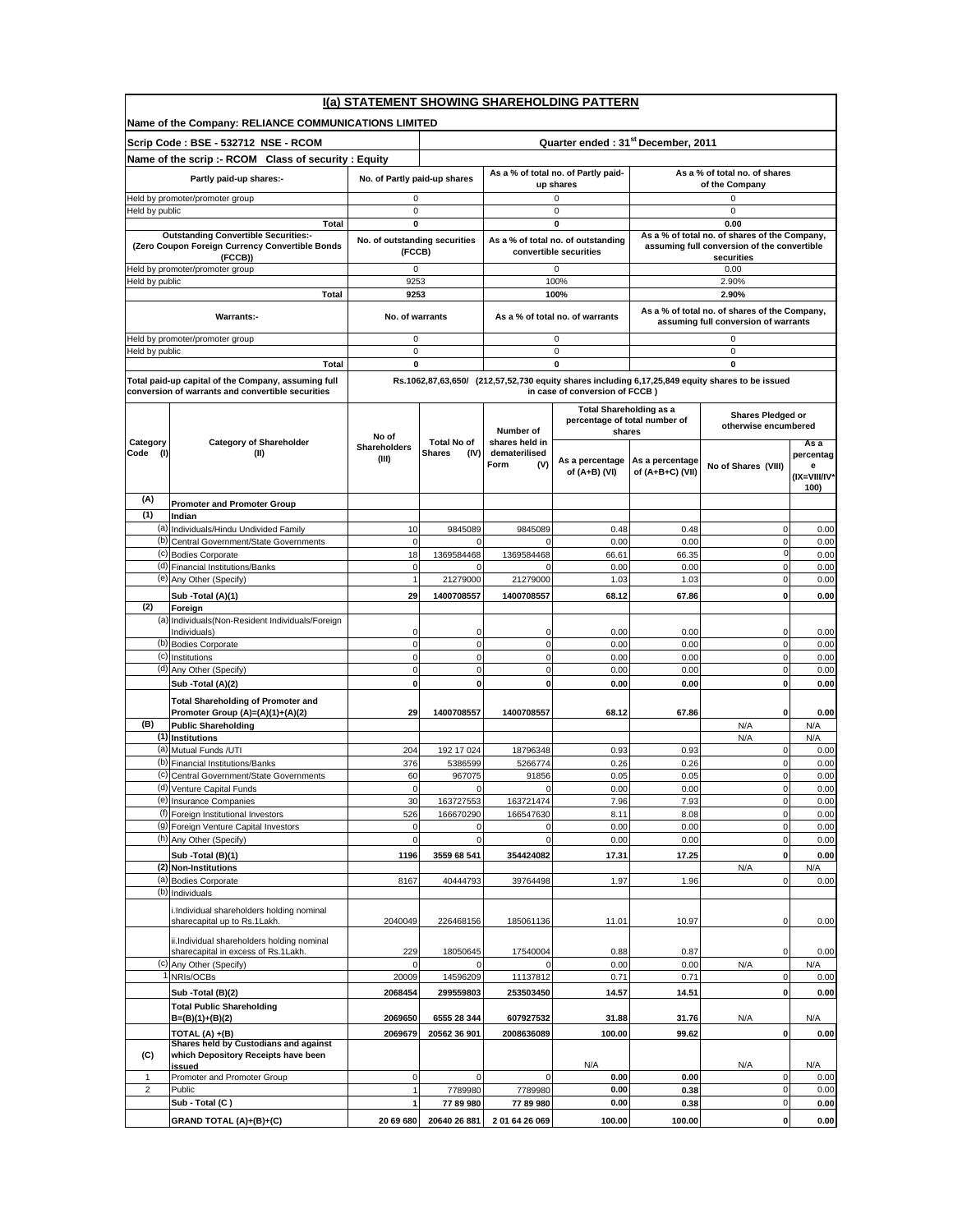## (SHAREHOLDING PATTERN- 31.12.2011)

#### **I(b) Statement showing holding of securities (including shares, warrants, convertible securities) of persons belonging to the category "Promoter and Promoter Group"**

|              |                                                                                          | Details of shares held      |                                                | <b>Encumbered shares</b> |                                       |                                                                            | <b>Details of warrants</b> |                                                                                  | Details of convertible securities |                                                                                                     | <b>Total shares (including</b>                                                                                                          |
|--------------|------------------------------------------------------------------------------------------|-----------------------------|------------------------------------------------|--------------------------|---------------------------------------|----------------------------------------------------------------------------|----------------------------|----------------------------------------------------------------------------------|-----------------------------------|-----------------------------------------------------------------------------------------------------|-----------------------------------------------------------------------------------------------------------------------------------------|
| Sr No<br>(1) | Name of the shareholder<br>(II)                                                          | No. of Shares held<br>(III) | As a % of grand<br>total $(A)+(B)+(C)$<br>(IV) | No.<br>(V)               | As a percentage<br>(VI)=(V)/(III)*100 | As a % of grand<br>total $(A)+(B)+(C)$<br>of sub-clause<br>(I)(a)<br>(VII) | Number of<br>(VIII)        | As a % total<br>number of<br>warrants held warrants of the<br>same class<br>(IX) | Number of<br>convertible<br>(X)   | As a % total<br>number of<br>convertible<br>securities held securities of the<br>same class<br>(XI) | underlying shares assuming<br>full conversion of warrants<br>and convertible securities)<br>as a % of diluted share<br>capital<br>(XII) |
|              | AAA Communication Private Limited                                                        | 72 31 10 172                | 35.03                                          |                          | $\overline{\phantom{a}}$              | 0.00                                                                       | $\sim$                     | 0.00                                                                             | $\sim$                            | 0.00                                                                                                | 34.02                                                                                                                                   |
|              | 2 AAA Industries Private Limited                                                         | 30 00 00 000                | 14.53                                          | ۰.                       | $\overline{\phantom{a}}$              | 0.00                                                                       | $\overline{\phantom{a}}$   | 0.00                                                                             | $\overline{\phantom{a}}$          | 0.00                                                                                                | 14.1                                                                                                                                    |
|              | 3 ADA Enterprises and Ventures Private Limited                                           | 30 00 00 000                | 14.53                                          |                          |                                       | 0.00                                                                       |                            | 0.00                                                                             |                                   | 0.00                                                                                                | 14.1                                                                                                                                    |
|              | 4 Shri Jai Anmol A. Ambani                                                               | 16 69 759                   | 0.08                                           |                          |                                       | 0.00                                                                       |                            | 0.00                                                                             |                                   | 0.00                                                                                                | 0.08                                                                                                                                    |
|              | Mast Jai Anshul A. Ambani (through Father and natural<br>5 quardian Shri Anil D. Ambani) | 100                         | 0.00                                           |                          |                                       | 0.00                                                                       |                            | 0.00                                                                             |                                   | 0.00                                                                                                | 0.00                                                                                                                                    |
|              | Reliance ADA Group Trustees Private Limited -<br>6 Trustees of RCOM ESOS Trust           | 2 12 79 000                 | 1.03                                           |                          | $\overline{\phantom{a}}$              | 0.00                                                                       |                            | 0.00                                                                             |                                   | 0.00                                                                                                | 1.00                                                                                                                                    |
|              | 7 Reliance Capital Limited                                                               | 84 20 295                   | 0.41                                           |                          | $\overline{\phantom{a}}$              | 0.00                                                                       | $\overline{\phantom{a}}$   | 0.00                                                                             | $\sim$                            | 0.00                                                                                                | 0.40                                                                                                                                    |
|              | 8 Shreeji Comtrade LLP                                                                   | 15 00 000                   | 0.07                                           |                          | $\overline{\phantom{a}}$              | 0.00                                                                       | $\overline{\phantom{a}}$   | 0.00                                                                             | $\overline{\phantom{a}}$          | 0.00                                                                                                | 0.07                                                                                                                                    |
|              | 9 Shrikrishna Tradecom LLP                                                               | 15 00 000                   | 0.07                                           |                          |                                       | 0.00                                                                       |                            | 0.00                                                                             |                                   | 0.00                                                                                                | 0.07                                                                                                                                    |
|              | 10 Reliance Innoventures Private Limited                                                 | 23 79 001                   | 0.60                                           |                          |                                       | 0.00                                                                       |                            | 0.00                                                                             |                                   | 0.00                                                                                                | 0.58                                                                                                                                    |
|              | 11 Shri Anil D. Ambani                                                                   | 18 59 171                   | 0.09                                           |                          | $\overline{\phantom{a}}$              | 0.00                                                                       | $\overline{\phantom{a}}$   | 0.00                                                                             | $\overline{\phantom{a}}$          | 0.00                                                                                                | 0.09                                                                                                                                    |
|              | 12 Smt. Kokila D. Ambani                                                                 | 46 65 227                   | 0.23                                           |                          | $\overline{\phantom{a}}$              | 0.00                                                                       | $\overline{\phantom{a}}$   | 0.00                                                                             | $\overline{\phantom{a}}$          | 0.00                                                                                                | 0.22                                                                                                                                    |
|              | 13 Smt. Tina A. Ambani                                                                   | 16 50 832                   | 0.08                                           |                          | $\overline{\phantom{a}}$              | 0.00                                                                       | $\overline{\phantom{a}}$   | 0.00                                                                             | $\sim$                            | 0.00                                                                                                | 0.08                                                                                                                                    |
|              | 14 Sonata Investments Limited                                                            | 2 26 75 000                 | 1.10                                           |                          | $\overline{\phantom{a}}$              | 0.00                                                                       | $\sim$                     | 0.00                                                                             | $\sim$                            | 0.00                                                                                                | 1.07                                                                                                                                    |
|              | <b>TOTAL</b>                                                                             | 40 07 08 557                | 67.86                                          |                          | 0.00                                  | 0.00                                                                       |                            | 0.00                                                                             |                                   | 0.00                                                                                                | 65.89                                                                                                                                   |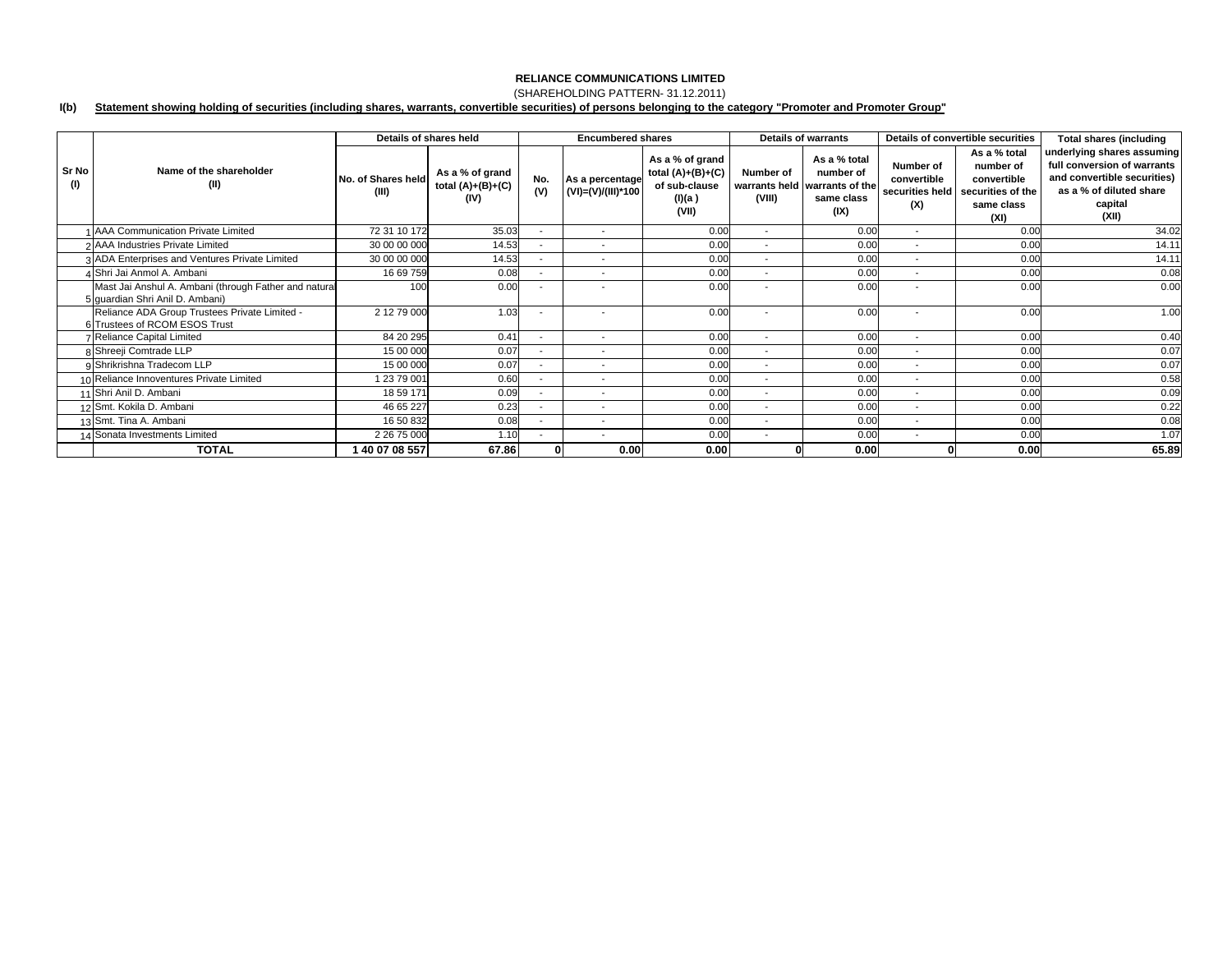(SHAREHOLDING PATTERN - 31.12.2011)

### **I(c)(i) Statement showing holding of securities (including shares, warrants, convertible securities) of persons belonging to the category "Public" and holding more than 1% of the total number of shares**

|       |                                                   |                      | Shares as a percentage of                                                                                     | <b>Details of Warrants</b> |                                                         | <b>Details of Convertible securities</b>           |                                                                         | Total shares (including                                                                                                               |  |
|-------|---------------------------------------------------|----------------------|---------------------------------------------------------------------------------------------------------------|----------------------------|---------------------------------------------------------|----------------------------------------------------|-------------------------------------------------------------------------|---------------------------------------------------------------------------------------------------------------------------------------|--|
| Sr No | Name of the shareholder                           | No of shares<br>held | total number of<br>shares{i.e.,Grand Total<br>$(A)+(B)+(C)$ indicated in<br>statement at para(I)(a)<br>above} | Number of<br>warrants held | As a % total number<br>of warrants of the<br>same class | <b>Number of</b><br>convertible<br>securities held | % w.r.t. total number of<br>convertible securities of<br>the same class | underlying shares assuming<br><b>Ifull conversion of warrants and I</b><br>convertible securities) as a %<br>of diluted share capital |  |
|       | 1 Life Insurance Corporation of India -           | 149603497            | 7.25                                                                                                          |                            |                                                         |                                                    |                                                                         | 7.04                                                                                                                                  |  |
|       | 2 Ontario Teachers' Pension Plan Board-Np3A - All | 39735034             | 1.93                                                                                                          |                            |                                                         |                                                    |                                                                         | 1.87                                                                                                                                  |  |
|       | <b>TOTAL</b>                                      | 189338531            | 9.18                                                                                                          |                            |                                                         |                                                    |                                                                         | 8.91                                                                                                                                  |  |

# **I(c)(ii) Statement showing holding of securities (including shares, warrants, convertible securities) of persons (together withPAC) belonging to the category "Public" and holding more than 5% of**

|--|

| Sr No | Name(s) of the shareholder(s) and the Persons<br>Acting in Concert (PAC) with them | No of shares | Shares as a percentage of                             | <b>Details of Warrants</b> |                                                            | <b>Details of Convertible securities</b> |                                                                     | Total shares (including                 |
|-------|------------------------------------------------------------------------------------|--------------|-------------------------------------------------------|----------------------------|------------------------------------------------------------|------------------------------------------|---------------------------------------------------------------------|-----------------------------------------|
|       |                                                                                    |              | total number of                                       |                            | As a % of total<br>number of warrants<br>of the same class | Number of                                | % of total number of<br>convertible securities of<br>the same class | underlying shares assuming              |
|       |                                                                                    |              | shares{i.e.,Grand Total<br>$(A)+(B)+(C)$ indicated in | Number of<br>warrants      |                                                            | convertible<br>securities held           |                                                                     | <b>Ifull conversion of warrants and</b> |
|       |                                                                                    |              |                                                       |                            |                                                            |                                          |                                                                     | convertible securities) as a %          |
|       |                                                                                    |              | statement at para(I)(a)                               |                            |                                                            |                                          |                                                                     | of diluted share capital                |
|       | 1 Life Insurance Corporation of India -                                            | 149603497    | 7.25                                                  |                            |                                                            |                                          |                                                                     | 7.04                                    |
|       | <b>TOTAL</b>                                                                       | 149603497    | 7.25                                                  |                            |                                                            |                                          |                                                                     | 7.04                                    |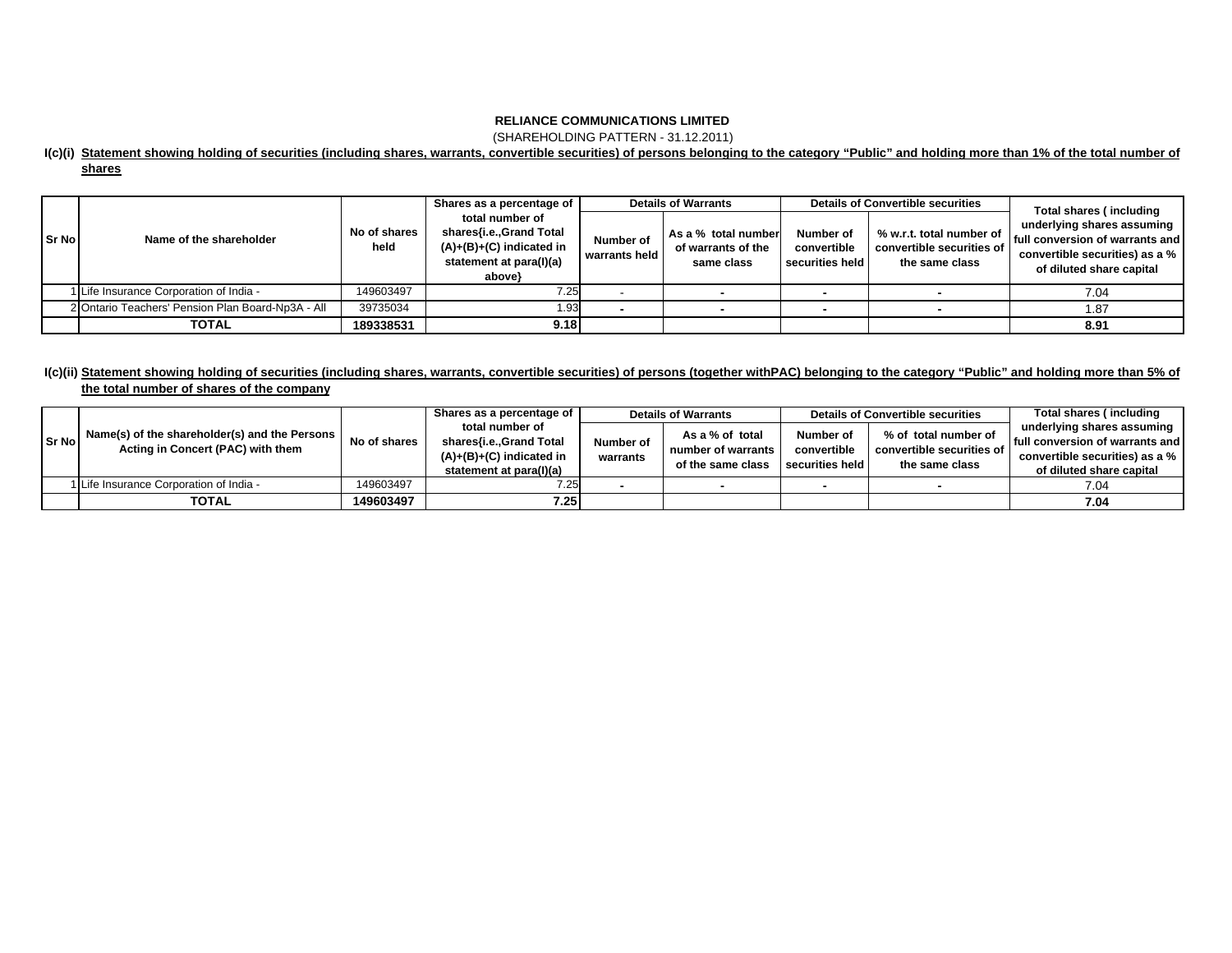(SHAREHOLDING PATTERN - 31.12.2011)

#### **I(d) Statement showing details of locked -in shares**

| Sr No | Name of the shareholder | <b>Catoegory of Shareholders</b><br>(Promoters/Public) | No of locked-in shares | Locked-in shares as a percentage of<br>total number of shares{i.e., Grand<br>Total $(A)+(B)+(C)$ indicated in<br>statement at para(I)(a) above} |
|-------|-------------------------|--------------------------------------------------------|------------------------|-------------------------------------------------------------------------------------------------------------------------------------------------|
|       | N/A                     | N/A                                                    | Nil                    |                                                                                                                                                 |
|       | TOTAL                   |                                                        |                        | 0.00                                                                                                                                            |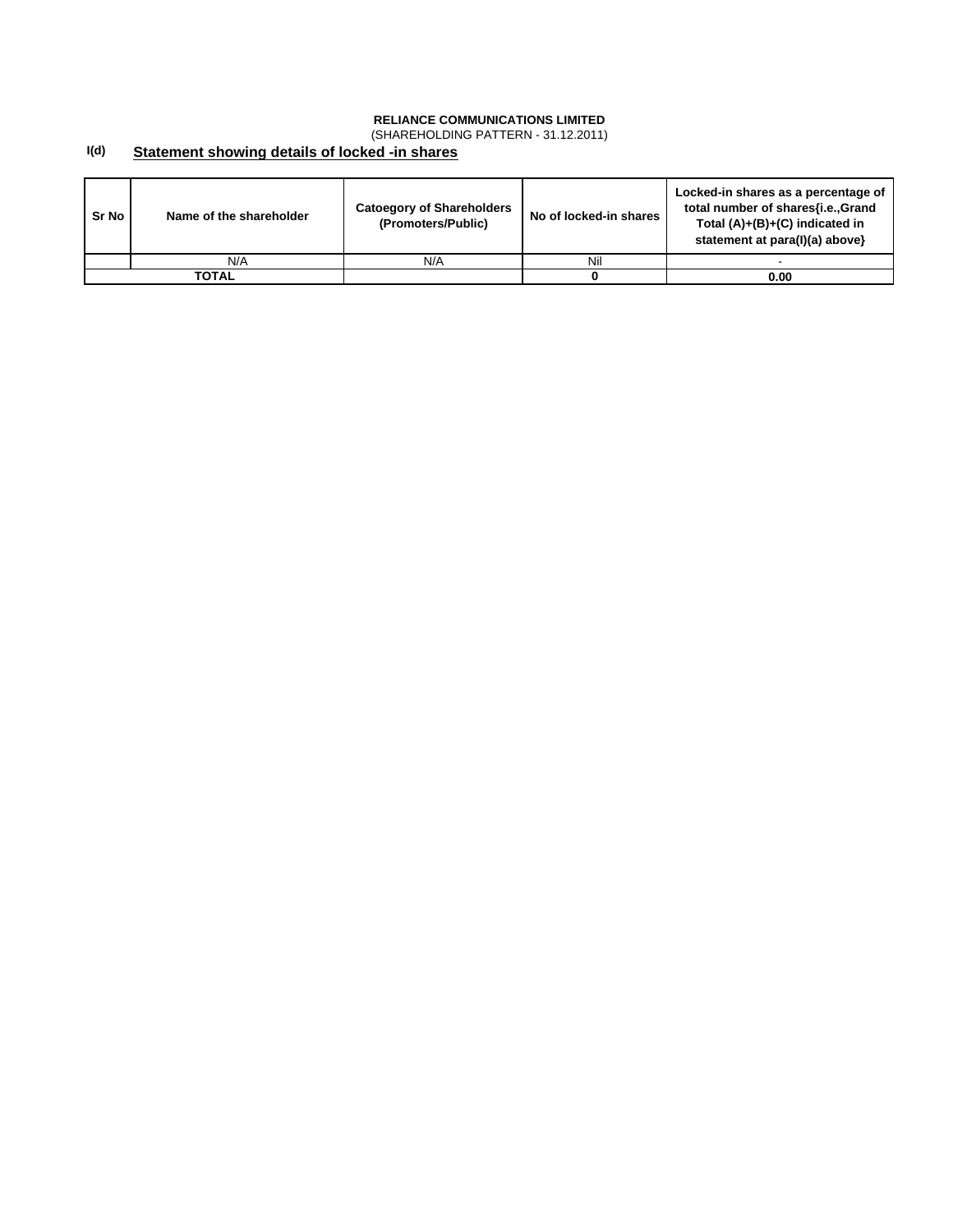(SHAREHOLDING PATTERN - 31.12.2011)

#### **II(a) Statement showing details of Depository Receipts (DRs)**

| <b>Sr No I</b> | Type of outstanding DR<br>(ADRs, GDRs, SDRs, etc.) | <b>Number of outstanding DRs</b> | No of shares underlying<br>outstanding DRs | Shares underlying outstanding<br>DRs as a percentage of total<br>Inumber of shares{i.e., Grand Total<br>$(A)+(B)+(C)$ indicated in statement<br>at para(I)(a) above} |
|----------------|----------------------------------------------------|----------------------------------|--------------------------------------------|----------------------------------------------------------------------------------------------------------------------------------------------------------------------|
|                | <b>IGDRs</b>                                       | 7789980                          | 7789980                                    | 0.38                                                                                                                                                                 |
|                |                                                    | TOTAL                            | 7789980                                    | 0.38                                                                                                                                                                 |